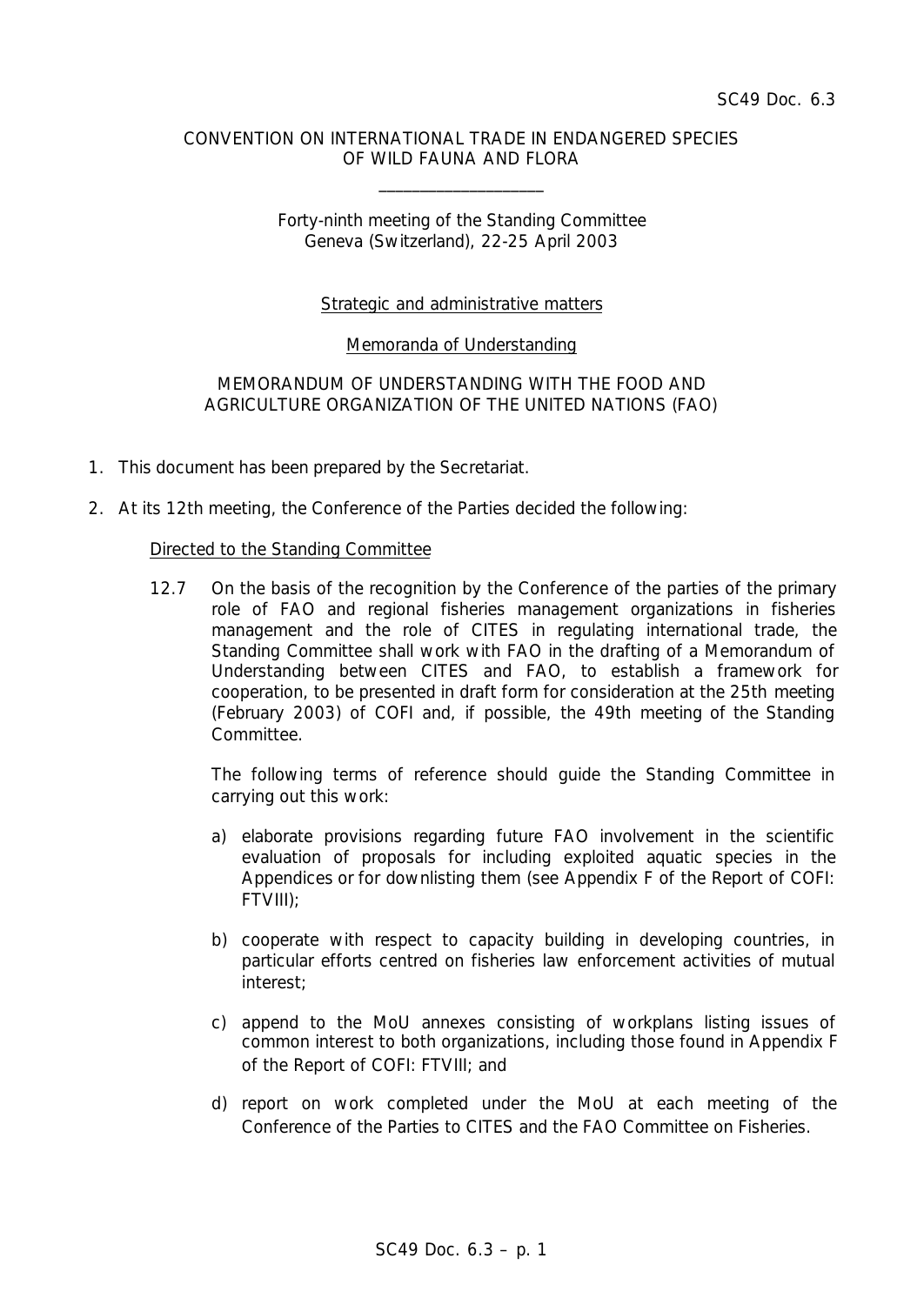3. Recognizing that the Standing Committee would not meet before the 25th meeting of FAO's Committee on Fisheries (COFI, Rome, 24-28 February 2003) the Secretariat developed, in consultation with the Chairman of the Standing Committee, a draft MoU for consideration by COFI. The text was based on the terms of reference found in Decision 12.7. A copy is attached for reference (Annex).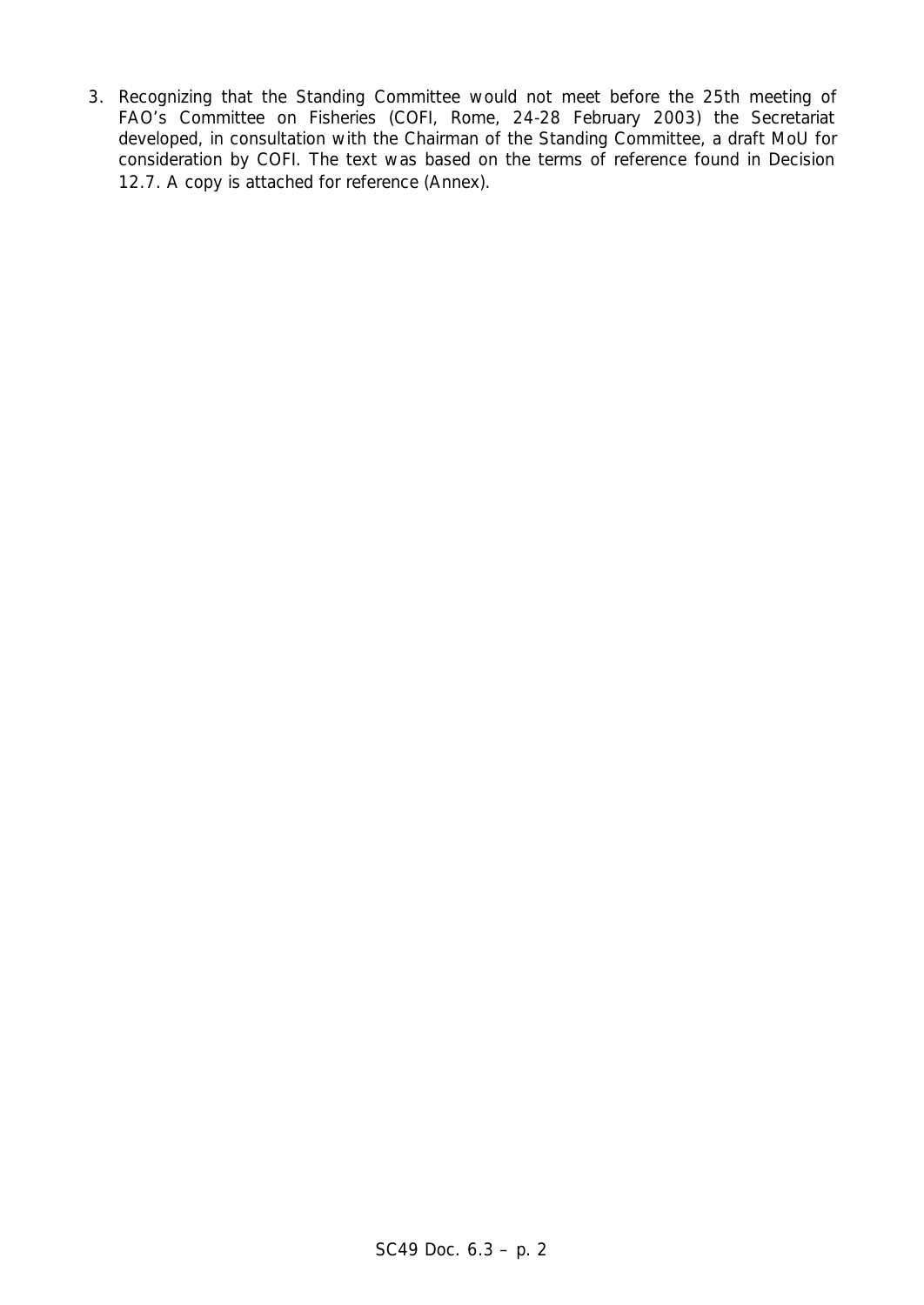DRAFT submitted by CITES for consideration by the 25th session of the FAO Committee on Fisheries (Rome, 24-28 February 2003)

MEMORANDUM OF UNDERSTANDING

Between

The Convention on International Trade in

Endangered Species of Wild Fauna and Flora

(CITES or the Convention)

and

The Food and Agriculture Organization of the United Nations (FAO)

Concerning

Commercially-exploited aquatic species

February 2003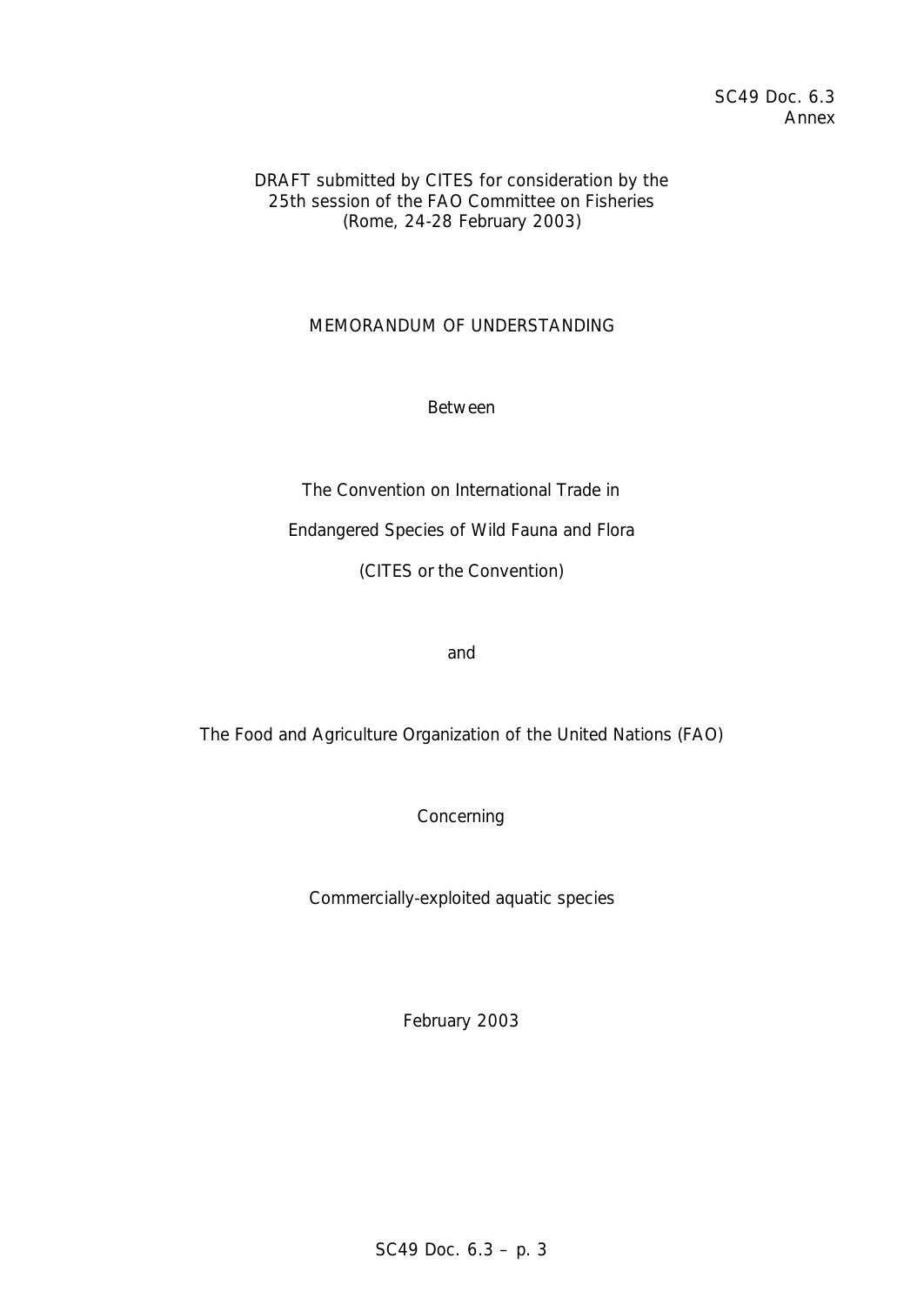SC49 Doc.  $6.3 - p. 4$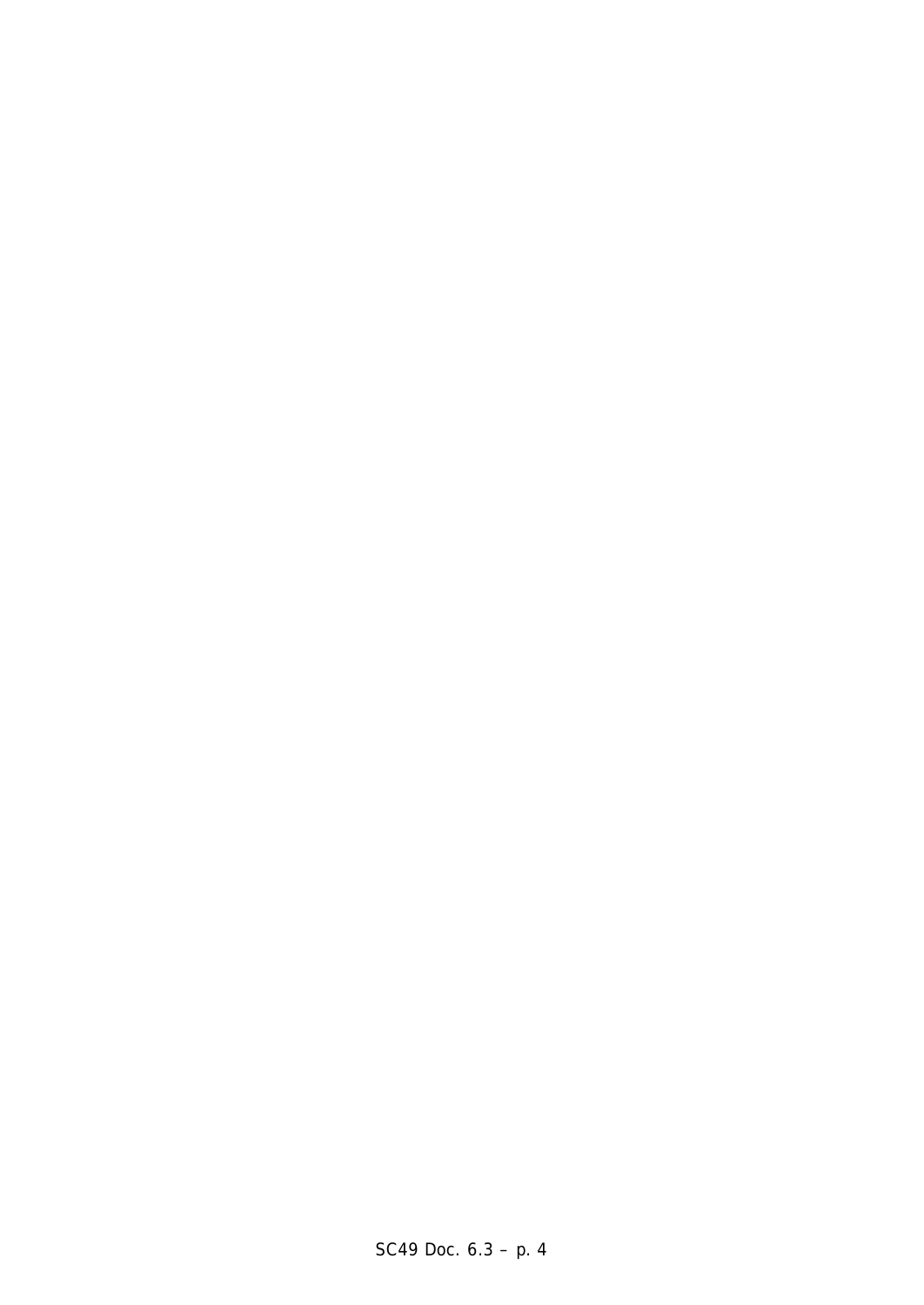NOTING that the Food and Agriculture Organization of the United Nations (FAO) was founded in 1945, *inter alia*, to promote and recommend international action with respect to the conservation of natural resources and the adoption of improved methods of agricultural production and to furnish such technical assistance as Governments may request;

FURTHER NOTING that the Convention on International Trade in Endangered Species of Wild Fauna and Flora (CITES) was adopted in 1973, *inter alia*, to bring about international cooperation essential for the protection of certain species of wild fauna and flora against overexploitation through international trade;

RECOGNIZING that the aims and purposes of CITES and FAO are related and in conformity with each other and that strengthened cooperation between CITES and FAO would better ensure the achievement of those aims and purposes;

RECALLING the recommendation in February 2002 of the COFI Sub-committee on Fish Trade, a subsidiary body to the FAO Committee on Fisheries, that a Memorandum of Understanding (MoU) be established between FAO and CITES; and

FURTHER RECALLING the decision of the Conference of the Parties to CITES at its 12th meeting in November 2002 directing the Standing Committee to conclude an MoU with FAO to establish a framework for cooperation;

CITES and FAO agree on the following scope and methods of cooperation.

## **Article 1 Scientific evaluation of CITES listing proposals**

CITES and FAO shall develop a procedure for ensuring future FAO involvement in the scientific evaluation of proposals for listing or transferring commercially-exploited aquatic species in the CITES Appendices in accordance with Article XV, paragraphs 1 and 2(b) of the Convention. Once agreed, the procedure shall be annexed to and considered part of this MoU.

## **Article 2 Capacity building for natural resource management**

- a) CITES and FAO shall facilitate the provision of advice, technical assistance and training to developing countries and countries with economies in transition concerning the implementation of the Convention and FAO Codes or Plans of Action concerning the management of commercially-exploited aquatic species and related law enforcement efforts, for example in connection with the CITES Review of Significant Trade pursuant to Resolution Conf. 12.8, the making of non-detriment findings under the Convention, the FAO Code of Conduct for Responsible Fisheries and the FAO International Plan of Action to Prevent, Deter and Eliminate Illegal, Unreported and Unregulated Fishing (IPOA-IUU).
- b) CITES and FAO shall communicate and exchange information regularly and bring to each other's attention areas of concern where there is a role for CITES or FAO to play or where there are implementation difficulties that need to be taken into consideration and addressed.

## **Article 3**

## **Technical and legal issues of common interest**

CITES and FAO shall identify and work together to address technical and legal issues of common interest.